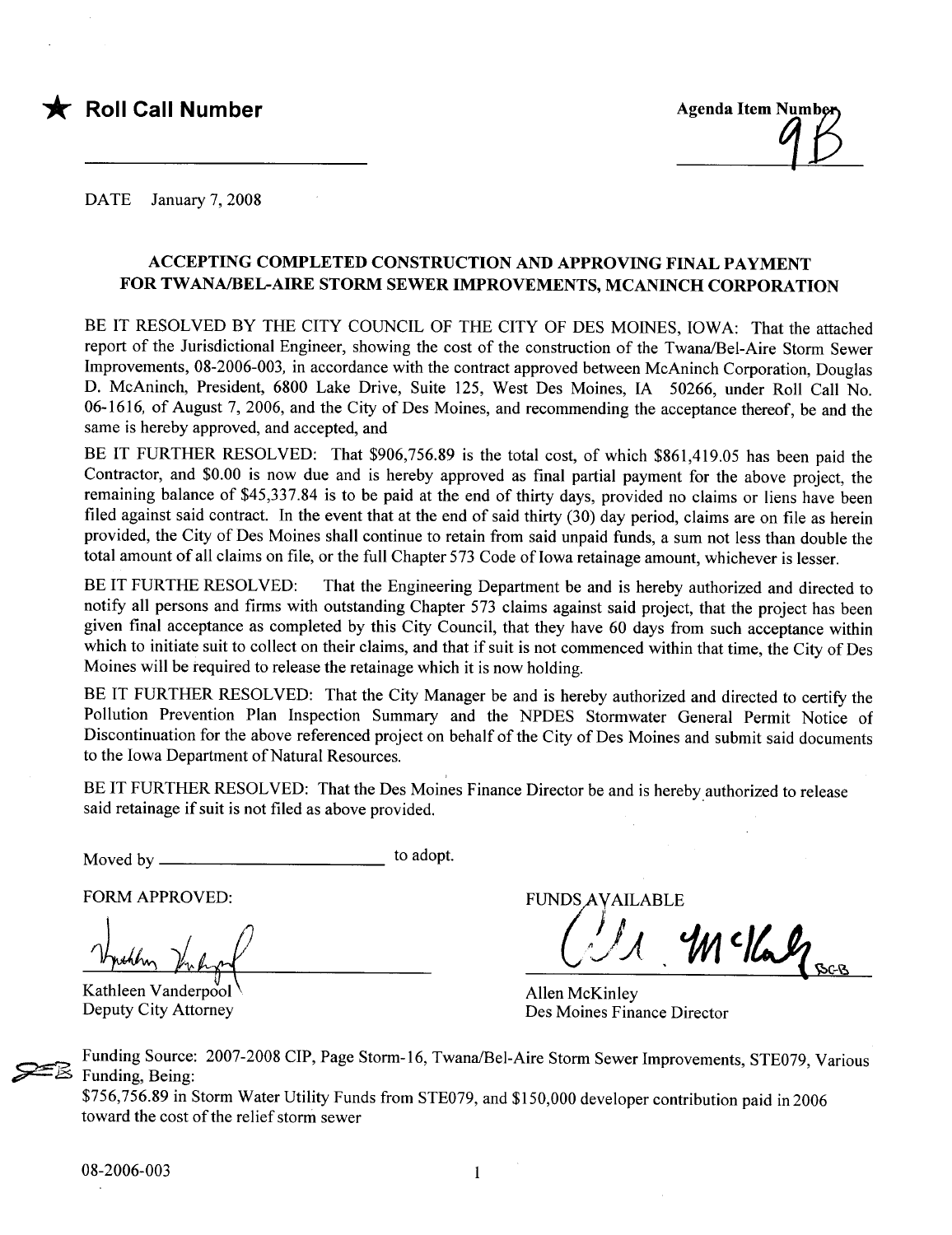# **\*** Roll Call Number

Agenda Item Number  $\overline{\mathcal{L}}$ 

DATE January 7, 2008

| <b>COUNCIL ACTION</b> | <b>YEAS</b>     | <b>NAYS</b> | <b>PASS</b> | <b>ABSENT</b> |
|-----------------------|-----------------|-------------|-------------|---------------|
| <b>COWNIE</b>         |                 |             |             |               |
| <b>COLEMAN</b>        |                 |             |             |               |
| <b>HENSLEY</b>        |                 |             |             |               |
| <b>KIERNAN</b>        |                 |             |             |               |
| <b>MAHAFFEY</b>       |                 |             |             |               |
| <b>MEYER</b>          |                 |             |             |               |
| <b>VLASSIS</b>        |                 |             |             |               |
| <b>TOTAL</b>          |                 |             |             |               |
| <b>MOTION CARRIED</b> | <b>APPROVED</b> |             |             |               |
|                       |                 |             |             |               |
|                       |                 |             |             | Mayor         |

I, Diane Rauh, City Clerk of said City Council, hereby certify that at a meeting of the City Council, held on the above date, among other proceedings the above was adopted.

IN WITNESS WHEREOF, I have hereunto set my hand and affxed my seal the day and year first above written.

 $\ddot{\phantom{1}}$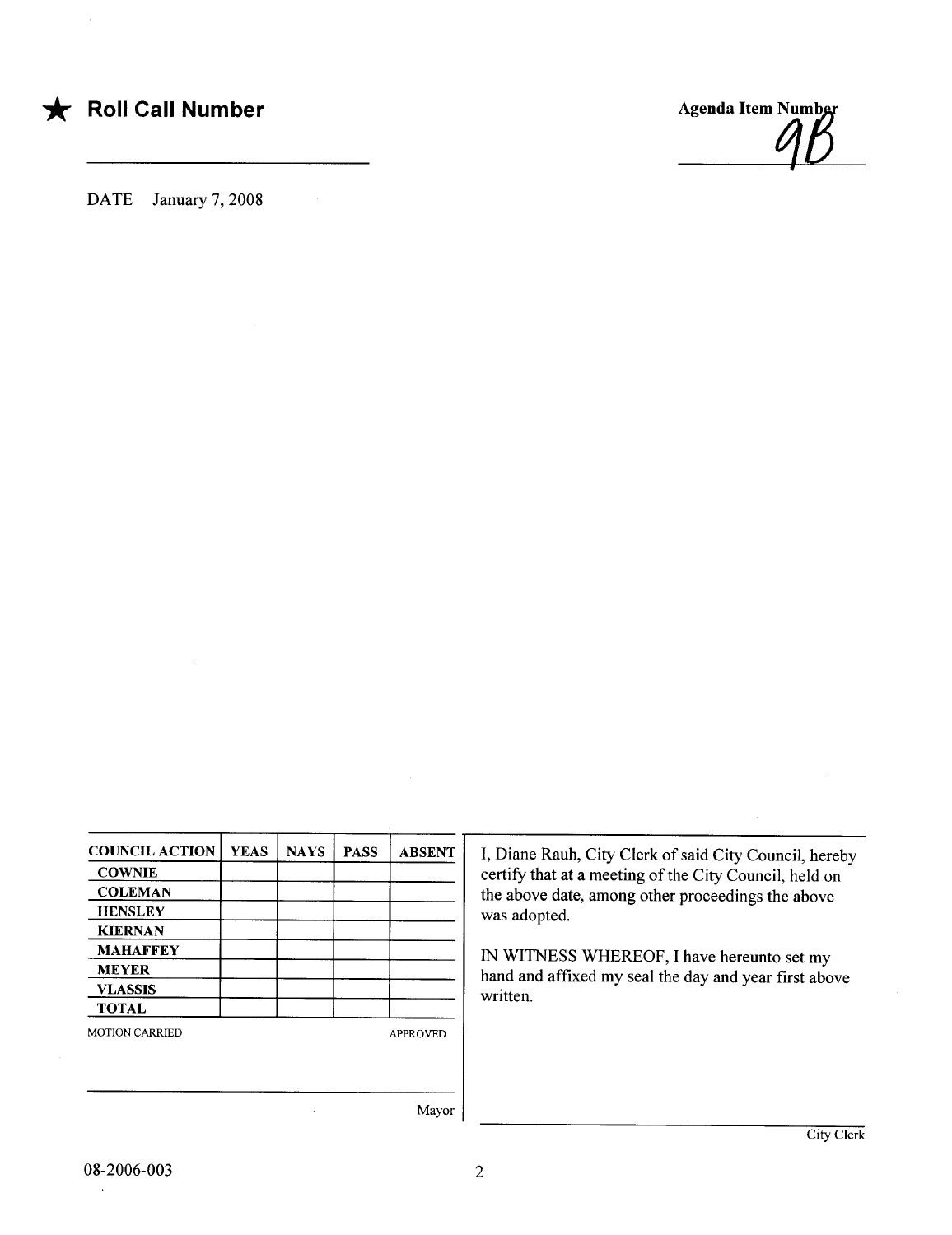

07-JUN-2006 08:59 IndC.MAP.DOJ/GeN.co3\Orgungs\Loc.Map\LOC.MAP.DGW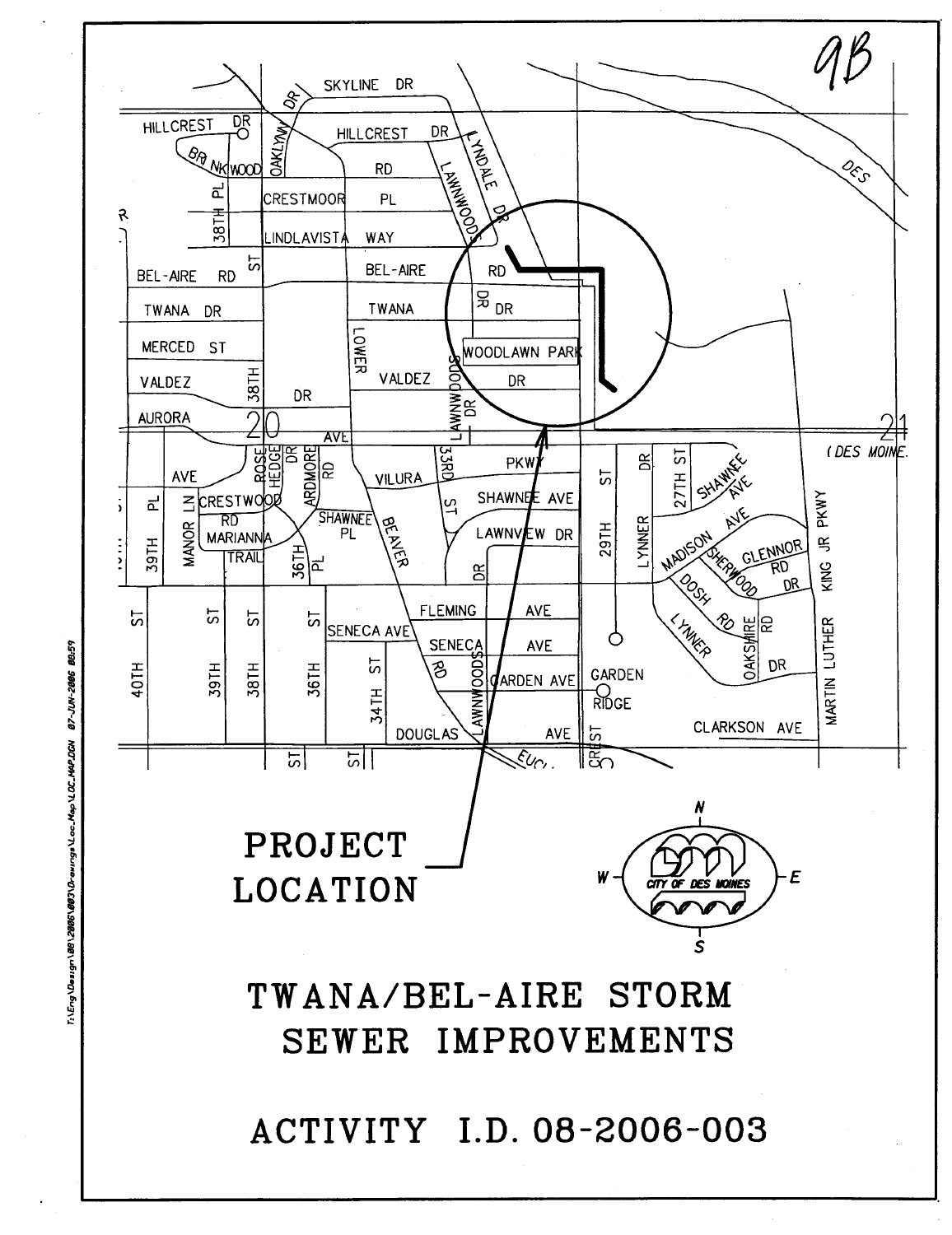$QB$ 

# PROJECT SUMMARY

# Twana/Bel-Aire Storm Sewer Improvements **Activity ID 08-2006-003**

On August 7, 2006, by Roll Call No. 06-1616, the City Council awarded the contract for the above construction to McAninch Corporation in the amount of \$993,543. Construction of a relief storm sewer totaling 1,752 linear feet of 12" through 54" reinforced concrete pipe, construction of an 8' x 6' reinforced concrete box culvert, and other incidental items; in accordance with the contract documents, including Plans File Nos. 463-061/076 in the general area east of Lower Beaver Road between Lindlavista Drive and Valdez Drive.

Tabulated below is a history of project change orders.

"

#### Change Change Initiated<br>Order No. Description Description By  $\mathbf{B}\mathbf{v}$ 1 10/16/2006 Compensate the contractor to furnish and install a galvanized 60" apron guard on the existing Valdez Drive storm sewer outlet. Engineering 2 3/20/2007 Value engineering price reduction for special M-D manholes provided by the Contractor and to compensate for guard rail installed on Aurora Avenue, bank stabilization over the sanitary sewer, and modifications to the rip rap plunge pool. Engineering Amount \$2,075.00 \$2,274.59 3 12/13/2007 Engineering (\$91,135.70) Increases and decreases in plan quantities to reflect final asbuilt measurements. Original Contract Amount Total Change Orders Percent of Change Orders to Original Contract Final Contract Amount \$993,543.00  $(\$86,786.11)$ -8.74% \$906.756.89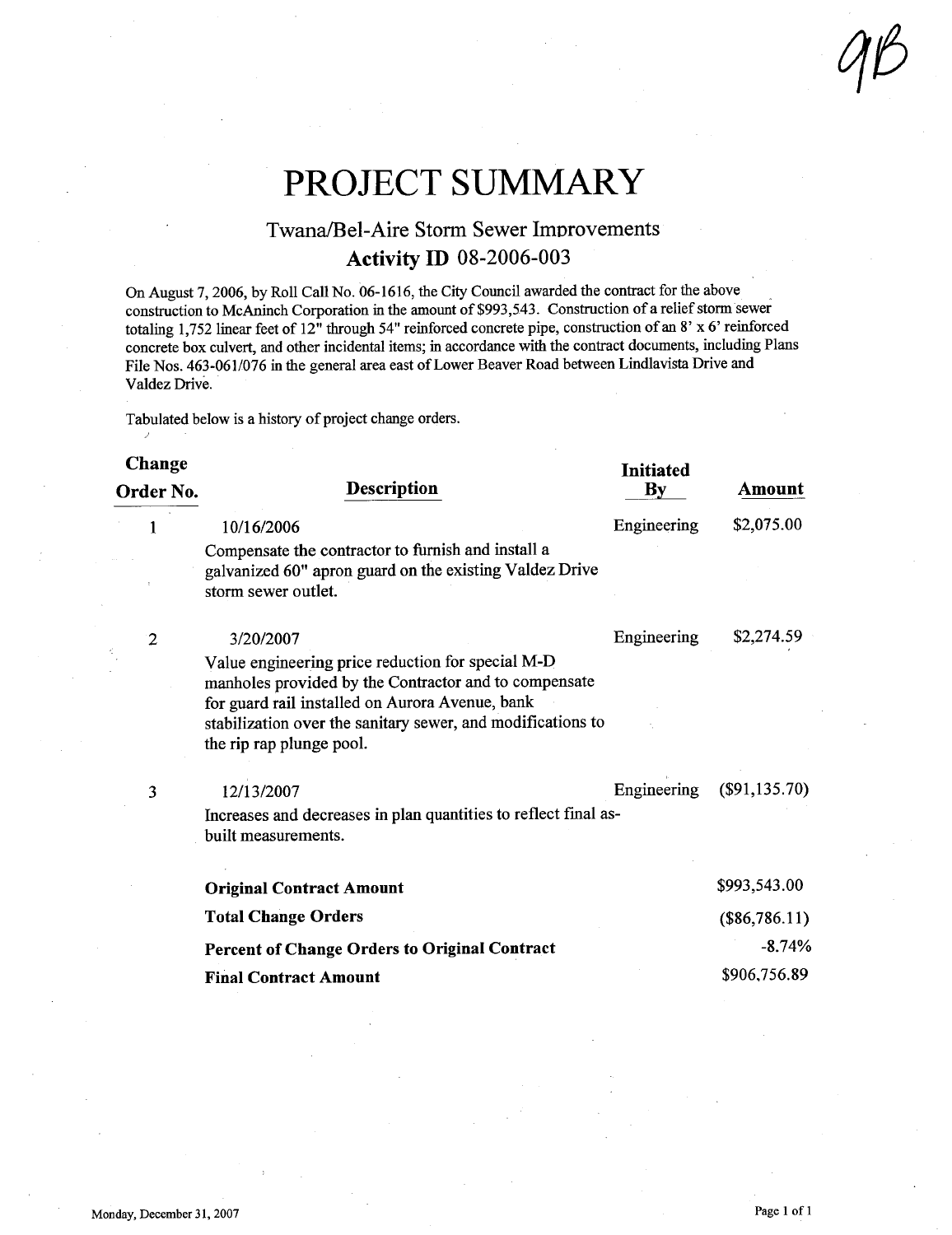January 7, 2008

# CERTIFICATION OF COMPLETION

### AGENDA HEADING:

Accepting completed construction and approving final payment for the Twana/Bel-Aire Storm Sewer Improvements, McAninch Corporation.

#### SYNOPSIS:

Approve the Jurisdictional Engineer's Certification of Completion, accept construction of said improvement, and authorize final payment to the contractor.

## FISCAL IMPACT:

Amount: \$906,756.89 As-Built Contract Cost

Funding Source: 2007-2008 CIP, Page Storm-16, Twana/Bel-Aire Storm Sewer Improvements, STE079, Various Funding, Being: \$756,756.89 in Storm Water Utility Funds from STE079, and \$150,000 developer contribution paid in 2006 toward the cost of the relief storm sewer

## CERTIFICATION OF COMPLETION:

On August 7,2006, under Roll Call No. 06-1616, the City Council awarded a contract to McAninch Corporation, Douglas D. McAninch, President, 6800 Lake Drive, Suite 125, West Des Moines, IA 50266 for the construction of the following improvement:

Twana/Bel-Aire Storm Sewer Improvements, 08-2006-003

The improvement includes construction of a relief storm sewer totaling 1,752 linear feet of 12" through 54" reinforced concrete pipe, construction of an 8' x 6' reinforced concrete box culvert, and other incidental items; in accordance with the contract documents, including Plans File Nos. 463-061/076 in the general area east of Lower Beaver Road between Lindlavista Way and Valdez Drive, Des Moines, Iowa

I hereby certify that the construction of said Twanalel-Aire Storm Sewer Improvements, Activity ID 08-2006-003, has been completed in substantial compliance with the terms of said contract, and I hereby recommend that the work be accepted. The work commenced on August 22, 2006, and was completed on December 31,2007.



ENGINEERING DEPARTMENT CITY HALL 400 ROBERT D. RAY DRIVE DES MOINES, IOWA 50309-1891 (515) 283-4920<br>FAX (515) 283-4112

ALL.AMICA CITY 1949,1976.1961 203